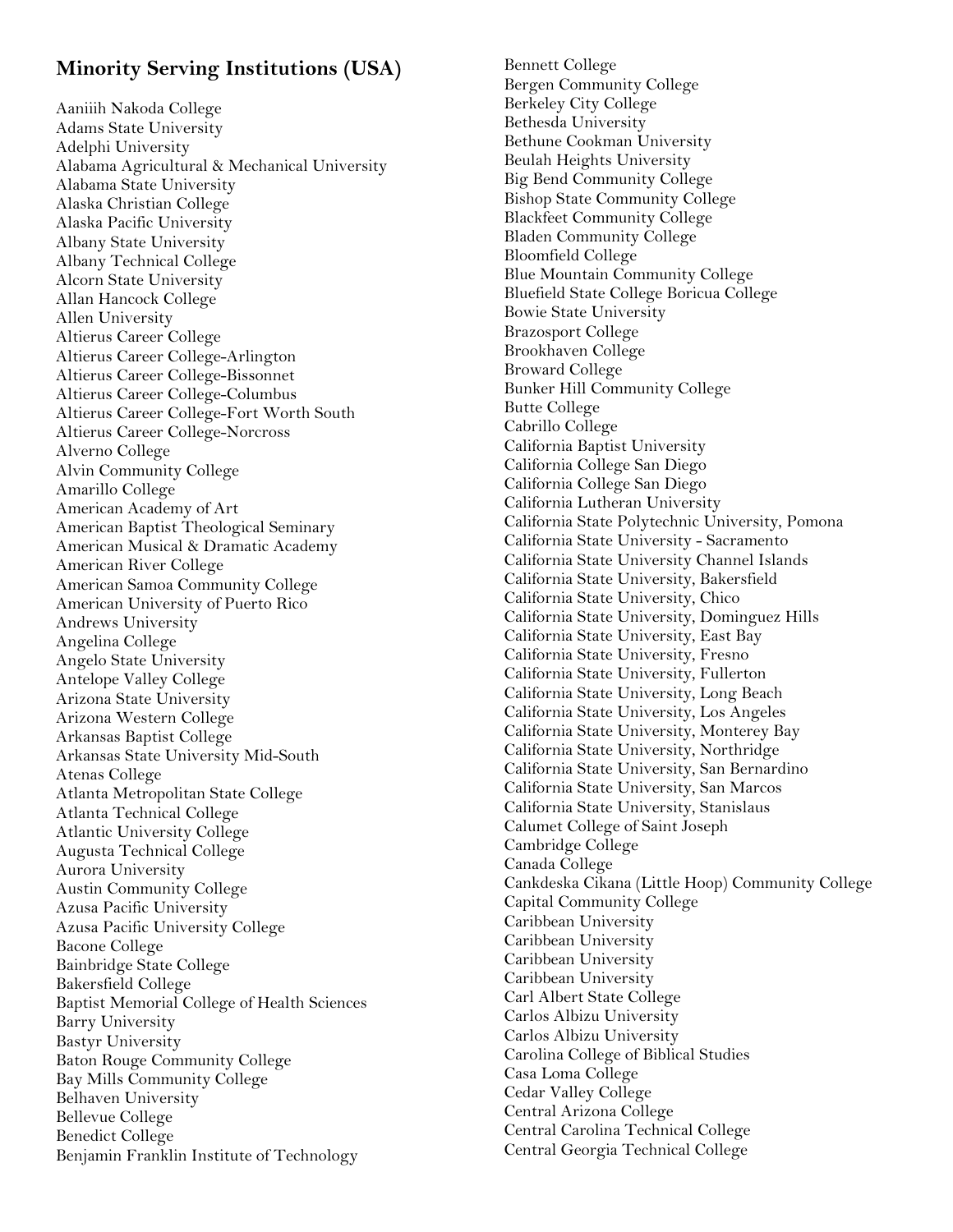Central New Mexico Community College Central State University Century College Cerritos Community College Cerro Coso Community College Chabot College Chaffey Community College Chaminade University of Honolulu Charlotte Christian College and Theological Seminary Chattahoochee Valley Community College Chemeketa Community College Cheyney University of Pennsylvania Chicago State University Chief Dull Knife College Chowan University Cisco College Citrus Community College City College City College of New York - CUNY City College of San Francisco City College-Gainesville City College-Miami City Colleges of Chicago - Kennedy King College City Colleges of Chicago - Malcolm X College City Colleges of Chicago Harry S Truman College Claflin University Clarendon College Clark Atlanta University Clayton State University Clinton College Clovis Community College Clovis Community College Coahoma Community College Coastal Bend College Coastline Community College Colegio Universitario de San Juan Coleman University College of Alameda College of Du Page College of Lake County College of Menominee Nation College of Micronesia-FSM College of Mount Saint Vincent College of New Rochelle (The) College of Saint Elizabeth College of San Mateo College of Southern Nevada College of Staten Island/CUNY College of the Canyons College of the Desert College of the Mainland College of the Muscogee Nation College of the Sequoias CollegeAmerica - Flagstaff CollegeAmerica-Phoenix Colorado State University-Pueblo Columbia Basin College Columbia Gorge Community College

Columbus Technical College Commonwealth of Puerto Rico Dept of Education Community Care College Community College of Aurora Community College of Denver Community College of Philadelphia Concordia College Alabama Concordia University Concordia University Texas Connors State College Contra Costa College Copper Mountain College Coppin State University Cossatot Community College of University of Arkansas Cosumnes River College Cuesta College Cumberland County College CUNY Bernard M. Baruch College CUNY Borough of Manhattan Community College CUNY Bronx Community College CUNY Brooklyn College CUNY Graduate School & University Center CUNY Hunter College CUNY John Jay College of Criminal Justice CUNY LaGuardia Community College CUNY Lehman College CUNY Medgar Evers College CUNY Queens College CUNY York College CUNY, Hostos Community College Cuyamaca College Cypress College Dallas Nursing Institute Dalton State College Del Mar College Delaware State University Delgado Community College Denmark Technical College Dewey University Dewey University Dewey University Dewey University Dewey University Dewey University Diablo Valley College Dillard University Dine College Dodge City Community College Dominican College of Blauvelt Dominican University Donnelly College East Georgia State College East Los Angeles College East Mississippi Community College East San Gabriel Valley ROP and Technical Center East-West University East-West University Eastern New Mexico University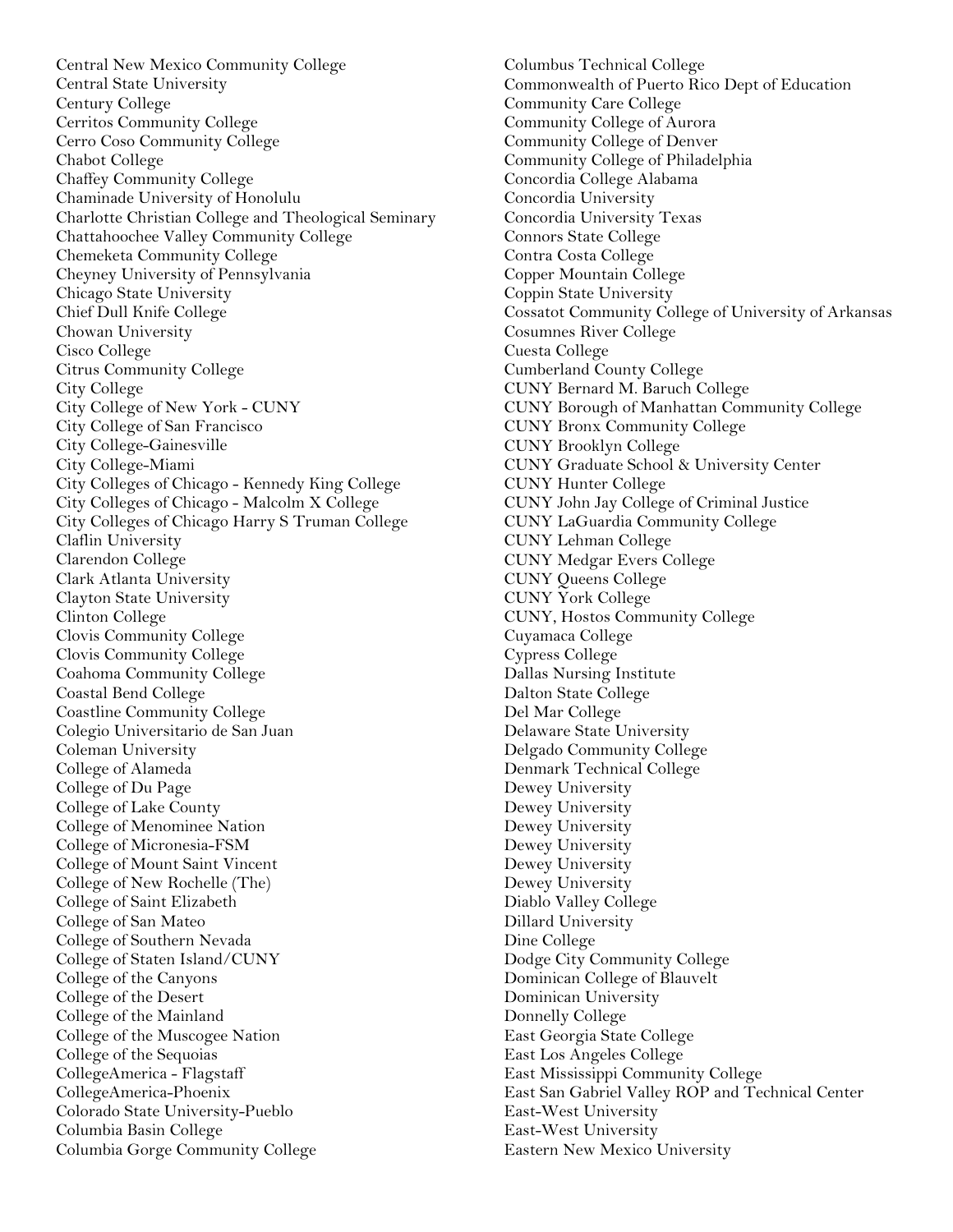Eastern New Mexico University Eastern New Mexico University Eastern New Mexico University Eastern University Eastfield College Edgecombe Community College Edmonds Community College EDP University of Puerto Rico EDP University of Puerto Rico Inc-San Sebastian Edward Waters College El Camino College El Centro College El Paso Community College Elizabeth City State University Essex County College Estrella Mountain Community College Everest University-Brandon Everest University-South Orlando Evergreen Valley College Fairleigh Dickinson University Faith Theological Seminary Faulkner University Fayetteville State University Felician University Fisk University Florence - Darlington Technical College Florida Agricultural & Mechanical University Florida Atlantic University Florida International University Florida Memorial University Folsom Lake College Fond du Lac Tribal & Community College Fort Lewis College Fort Peck Community College Fort Valley State University Frank Phillips College Fresno City College Fresno Pacific University Gadsden State Community College Galveston College Garden City Community College GateWay Community College Gateway Community College Gavilan College George C Wallace State Community College - Selma Georgia Gwinnett College Georgia Military College Georgia Piedmont Technical College Georgia State University Georgia State University-Perimeter College Glendale Community College Glendale Community College Golden West College Grace Mission University Grambling State University Green River College Grossmont College Gupton-Jones College

H. Councill Trenholm State Community College Halifax Community College Hallmark University Hampton University Harold Washington College Harris - Stowe State University Hartnell Community College Haskell Indian Nations University Hawaii Community College Hawaii Pacific University Heritage University Herzing University-Atlanta Herzing University-Birmingham Herzing University-Kenner Herzing University-Minneapolis Herzing University-Toledo Herzing University-Winter Park Highline College Hillsborough Community College Hinds Community College Hodges University Holmes Community College Holy Names University Holyoke Community College Homestead Schools Honolulu Community College Hope International University Houston Baptist University Houston Community College Howard County Junior College District Howard University Hudson County Community College Humacao Community College Humboldt State University Humphreys University Huston - Tillotson University Ilisagvik College Imperial Valley College Institute of American Indian & Alaska Native Culture & Arts Development Instituto Tecnologico de Puerto Rico-Recinto de Manati Inter American University of Puerto Rico - Aguadilla Inter American University of Puerto Rico - Arecibo Inter American University of Puerto Rico - Barranquitas Inter American University of Puerto Rico - Bayamon Inter American University of Puerto Rico - Fajardo Inter American University of Puerto Rico - Guayama Inter American University of Puerto Rico - Metropolitan Inter American University of Puerto Rico - Ponce Inter American University of Puerto Rico San German Irvine Valley College J. F. Drake State Community and Technical College Jackson State University Jacksonville College Jarvis Christian College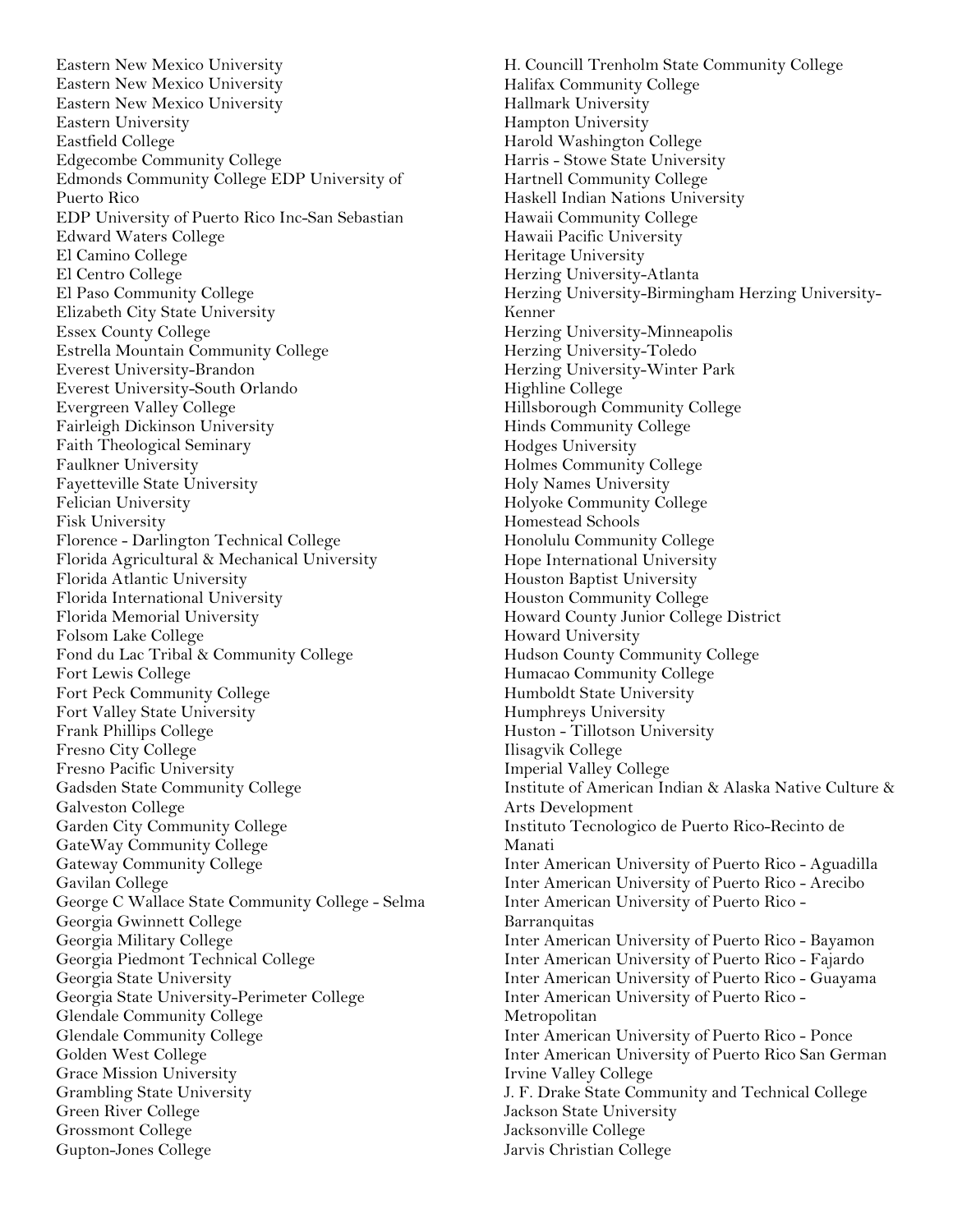John F. Kennedy University Johnson & Wales University-Charlotte Johnson C Smith University Kapiolani Community College Kauai Community College Kean University Keiser University Kentucky State University Keweenaw Bay Ojibwa Community College Kingsborough Commmunity College/CUNY La Sierra University Lac Courte Oreilles Ojibwa Community College Lake Tahoe Community College Lake Washington Institute of Technology Lamar Community College Lamar State College - Port Arthur Lane College Laney College Langston University Laredo College Las Positas College Lawson State Community College Lee College Leech Lake Tribal College Leeward Community College LeMoyne - Owen College Life Pacific College Limestone College Lincoln College Lincoln University Lincoln University Little Big Horn College Little Priest Tribal College LIU Riverhead Livingstone College Lone Star College System Long Beach City College Long Island University Los Angeles City College Los Angeles Harbor College Los Angeles Mission College Los Angeles ORT College-Van Nuys Campus Los Angeles Pierce College Los Angeles Trade-Technical College Los Angeles Valley College Los Medanos College MacCormac College Martin University Marymount California University McLennan Community College McMurry University Mendocino College Mercy College Meridian Community College Merritt College Mesa Community College Mesalands Community College Metropolitan College of New York

Metropolitan State University Metropolitan State University of Denver Miami Dade College Middlesex Community College Miles College Mills College Mission College Mississippi Delta Community College Mississippi Valley State University Modesto Junior College Montana State University - Northern Montclair State University Monterey Peninsula College Montgomery College Moorpark College Morehouse College Moreno Valley College Morgan Community College Morgan State University Morris College Morton College Mount Saint Mary's University Mount San Antonio College Mountain View College Mt. San Jacinto College Napa Valley College National Louis University National University National University of Health Sciences (The) Naugatuck Valley Community College Navajo Technical University Nebraska Indian Community College Nevada State College New Jersey City University New Mexico Highlands University New Mexico Institute of Mining & Technology New Mexico State University New Mexico State University New Mexico State University New Mexico State University New Mexico State University New Mexico State University New York City College of Technology of the City New York College of Health Professions New York Institute of Technology Norco College Norfolk State University North Carolina Agricultural & Technical State University North Carolina Central University North Carolina Wesleyan College North Hennepin Community College North Lake College Northeast Texas Community College Northeastern Illinois University Northeastern Oklahoma A & M College Northeastern State University Northeastern Technical College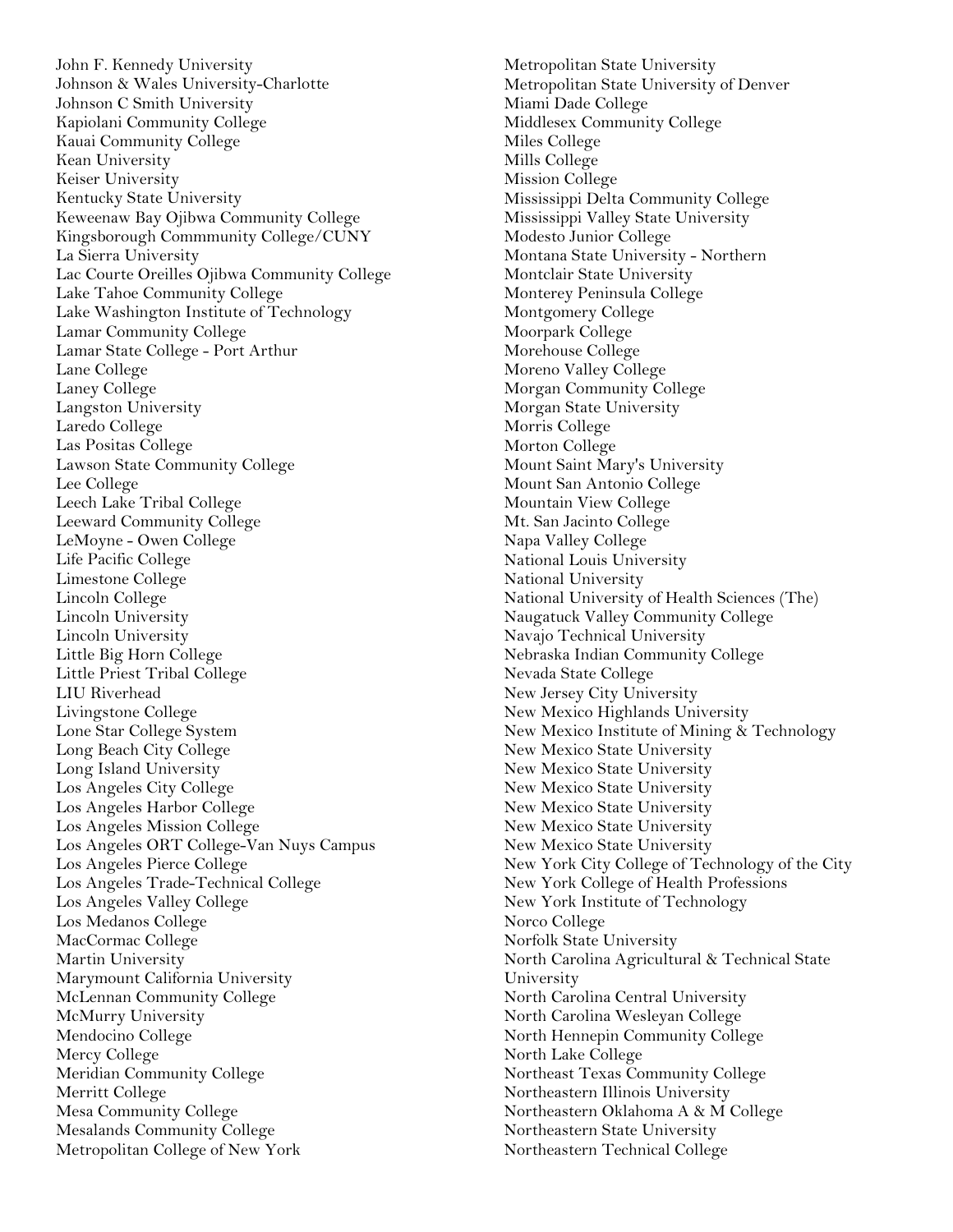Northern Essex Community College Northern Marianas College Northern New Mexico College Northern Oklahoma College Northern Virginia Community College Northland Pioneer College Northwest Indian College Northwest Vista College Norwalk Community College Notre Dame de Namur University Nova Southeastern University Nueta Hidatsa Sahnish College Nyack College Oakton Community College Oakwood University Oconee Fall Line Technical College Odessa College Oglala Lakota College Oklahoma Panhandle State University Oklahoma State University Institute of Technology - Okmulgee Olive-Harvey College Orange Coast College Orange County Community College Orangeburg - Calhoun Technical College Otis College of Art & Design Our Lady of The Lake University Oxnard College Pacific Islands University Pacific Rim Christian University Pacific Union College Pacific University Paine College Palm Beach State College Palo Alto College Palo Alto University Palomar College Pamlico Community College Pasadena City College Passaic County Community College Paul Quinn College Peirce College Pennsylvania State University-Penn State Abington Perry Technical Institute Philander Smith College Phoenix College Pierce College Pillar College Pima County Community College Pontifical Catholic University of Puerto Rico (The) Pontifical Catholic University of Puerto Rico (The) Pontifical Catholic University of Puerto Rico (The) Porterville College Portland State University Prairie State College Prairie View Agricultural & Mechanical University Presbyterian Theological Seminary in America Prince George's Community College

Pueblo Community College Queensborough Community College-CUNY Reading Area Community College Redlands Community College Reedley College Remington College Remington College-Baton Rouge Campus Remington College-Cleveland Campus Remington College-Fort Worth Campus Remington College-Heathrow Campus Remington College-Honolulu Campus Remington College-Houston Southeast Campus Remington College-Lafayette Campus Remington College-Memphis Campus Remington College-Mobile Campus Remington College-North Houston Campus Remington College-Shreveport Campus Resurrection University Richard J Daley College-City Colleges of Chicago Richland College Rio Hondo Community College Riverside City College Robert Morris University Illinois Robeson Community College Rockland Community College Rogers State University Roosevelt University Rust College Rutgers, the State University of New Jersey Sacramento City College Saddleback College Saginaw Chippewa Tribal College Saint Augustine College Saint Augustine's University Saint John's University Saint Martin's University Saint Mary's College of California Saint Paul College - A Community & Technical College Saint Peter's University Saint Philip's College Saint Xavier University Salish Kootenai College Sampson Community College San Antonio College San Bernardino Valley College San Diego Christian College San Diego City College San Diego Mesa College San Diego State University San Francisco State University San Jacinto Community College District San Joaquin Delta College San Jose City College San Jose State University San Juan Bautista School of Medicine San Juan College Santa Ana College Santa Barbara City College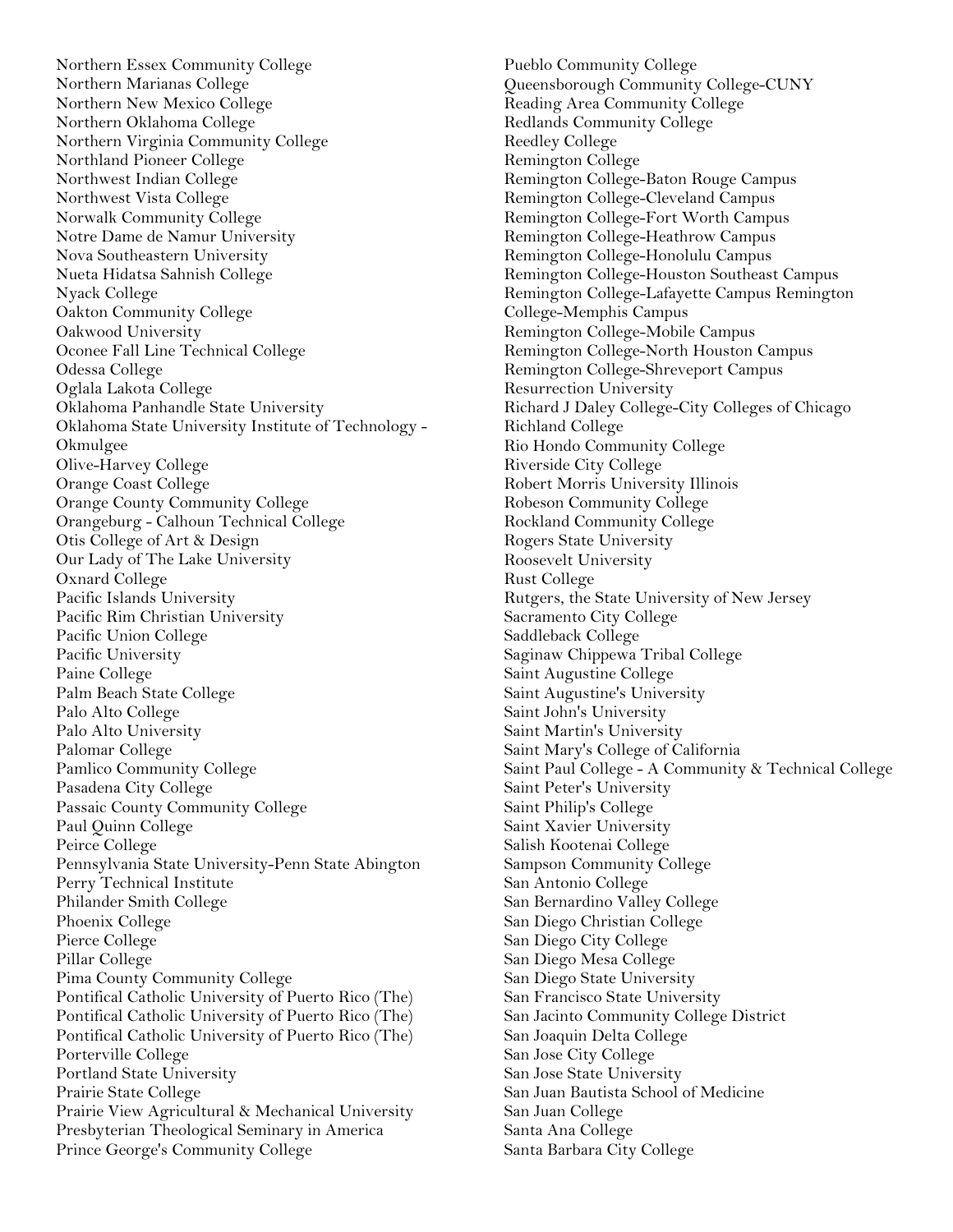Santa Fe Community College Santa Monica College Santa Rosa Junior College Santiago Canyon College Savannah State University Savannah Technical College Schreiner University Seattle Central College Selma University Seminole State College Seminole State College of Florida Seward County Community College Shaw University Shelton State Community College Shoreline Community College Shorter College Shorter University-College of Adult & Prof. Programs Sierra College Simmons College of Kentucky Sinte Gleska University Sisseton Wahpeton College Sitting Bull College Skyline College Solano Community College Sonoma State University South Carolina State University South Florida State College South Georgia Technical College South Louisiana Community College South Mountain Community College South Plains College South Suburban College of Cook County South Texas College Southeast Arkansas College Southeastern Baptist College Southeastern Oklahoma State University Southern Crescent Technical College Southern Univ.and Agric & Mech. Colg. at Baton Rouge Southern University at New Orleans Southern University at Shreveport - Bossier City Southwest Mississippi Community College Southwest Tennessee Community College Southwest Texas Junior College Southwestern Adventist University Southwestern Christian College Southwestern Community College District Southwestern Indian Polytechnic Institute Spelman College Springfield Technical Community College St. Catherine University St. Edward's University St. Mary's University Stella and Charles Guttman Community College Stevens-Henager College Stillman College Stone Child College Sul Ross State University

SUNY College at Old Westbury SUNY Westchester Community College Taft College Talladega College Tarrant County College District TechMission Temple College Tennessee State University Texas A&M International University Texas A&M University - Corpus Christi Texas A&M University - Kingsville Texas A&M University-San Antonio Texas College Texas Lutheran University Texas Southern University Texas Southmost College Texas State Technical College Texas State University Texas Tech University Texas Wesleyan University Texas Woman's University Tohono O'odham Community College Tougaloo College Treasure Valley Community College Trinidad State Junior College Trinity College of Puerto Rico Trinity International University-Florida Trinity Washington University Triton College Turtle Mountain Community College Tuskegee University Union County College Union Institute & University United Tribes Technical College Universal Technology College of Puerto Rico Universidad Adventista De Las Antillas Universidad Ana G. Mendez - Gurabo Campus Universidad Ana G. Mendez, Carolina Campus Universidad Ana G. Mendez, Cupey Campus Universidad Central de Bayamon Universidad del Sagrado Corazón Universidad Politecnica de Puerto Rico Universidad Politecnica de Puerto Rico Universidad Politecnica de Puerto Rico University of Alaska Fairbanks University of Alaska Southeast University of Arizona (The) University of Arizona (The) University of Arkansas at Pine Bluff University of Baltimore University of California, Davis University of California, Irvine University of California, Merced University of California, Riverside University of California, Santa Barbara University of California, Santa Cruz University of Central Florida University of Connecticut-Hartford Campus